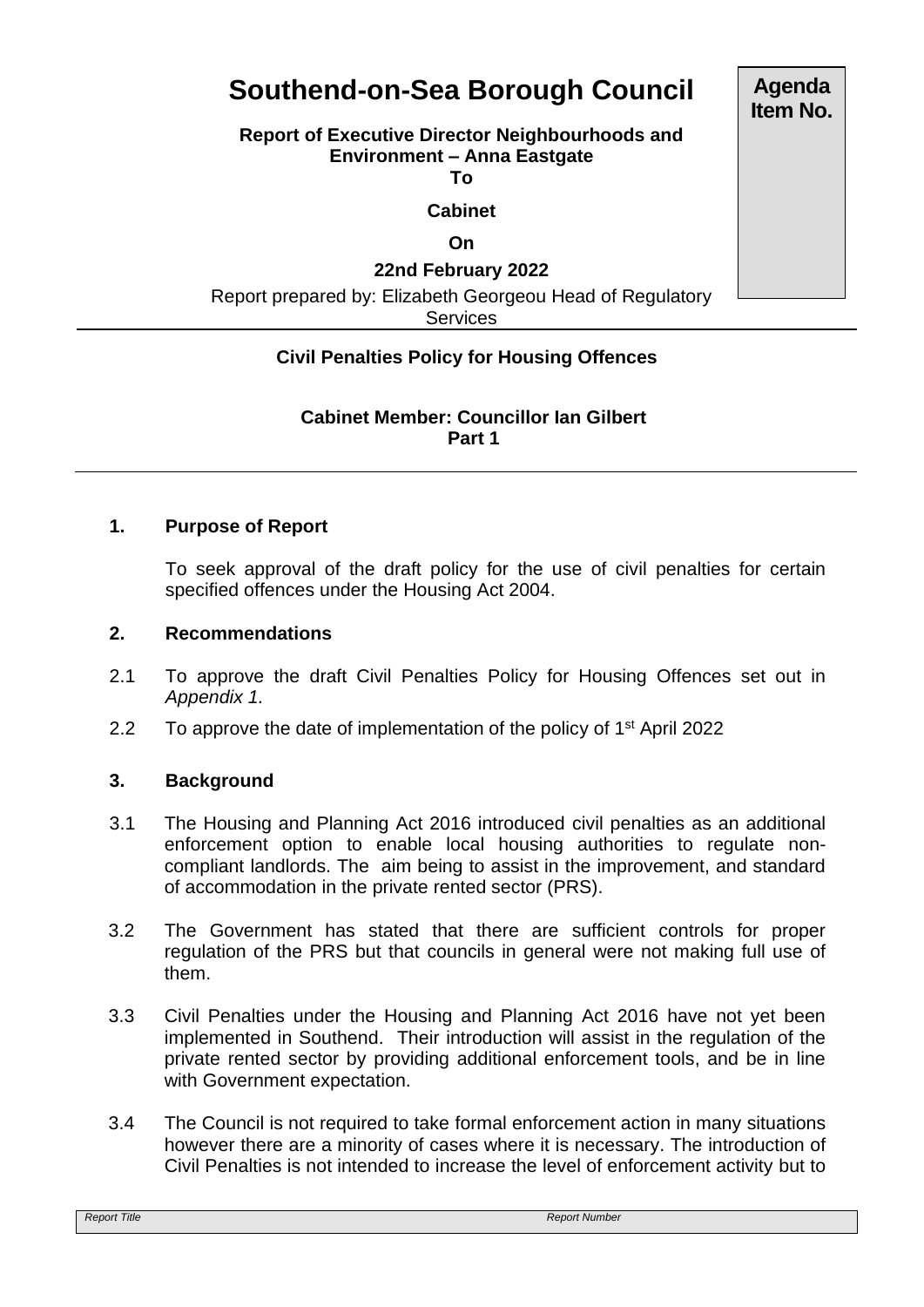allow a greater range of enforcement options when informal actions have failed. The intention is to achieve compliance and to demonstrate that the Council is ready and able to apply all sanctions provided to it by legislation.

- 3.5 Although the preparation for a Civil Penalty notice is rigorous, it is generally less onerous on resources than prosecution at court.
- 3.6 The PRS is an integral part of the housing market, and the introduction of penalties is not intended to impact negatively on compliant landlords.
- 3.7 Civil Penalties are a discretionary enforcement measure to be used as an alternative to prosecution for specified offences listed in the attached draft policy document. That draft policy also shows how it will be decided when a Civil Penalty is used instead of a prosecution.
- 3.8 The Housing and Planning Act 2016 set only a maximum level for the penalty amount of £30,000, councils are expected to set their own intermediary amounts of penalty based on the Government guidance. The attached draft policy sets out how the Council will arrive at these lower amounts. To compare with potential fines at court, the maximum fine for the specified offences is unlimited except for the offence of overcrowding, which is £2,500
- 3.9 Members are recommended to read the attached draft in conjunction with this report for details of the processes involved in the operation of a Civil Penalties policy in Southend. The draft policy has been developed by adhering to the Department for Levelling Up, Housing and Communities Guidance for Civil Penalties under the Housing and Planning Act 2016 dated April 2018. The guidance outlines the factors that are to be considered when applying a Civil Penalty and details the proposed methodology to arrive at a Civil Penalty charge based on the circumstances of each case. The matrix and fee structure have been developed for Southend but compare with similarity to the policies developed by other local authorities.
- 3.10 Where a Civil Penalty is to be applied, there is a right for the landlord to make representations to the Council regarding the offence and proposed penalty. If necessary, a landlord can then appeal against any final notice issued by the Council to the First-tier Tribunal. The process is contained in the draft policy.
- 3.11 In addition to the financial penalty, where a landlord receives two or more civil penalties over a 12-month period the Council can seek to have their details included on the Database of Rogue Landlords and Property Agents. Landlords and agents named on the database may find their ability to be considered a fit and proper person to hold a licence is affected.
- 3.10 Any income from Civil Penalties can be retained by the Council but may only be used to further the Council's statutory functions in relation to their enforcement activities covering the PRS.

## **4. Other Options**

4.1 The alternative option would be to disregard the powers made available to the Council. This would reduce the tools available to Officers to enforce against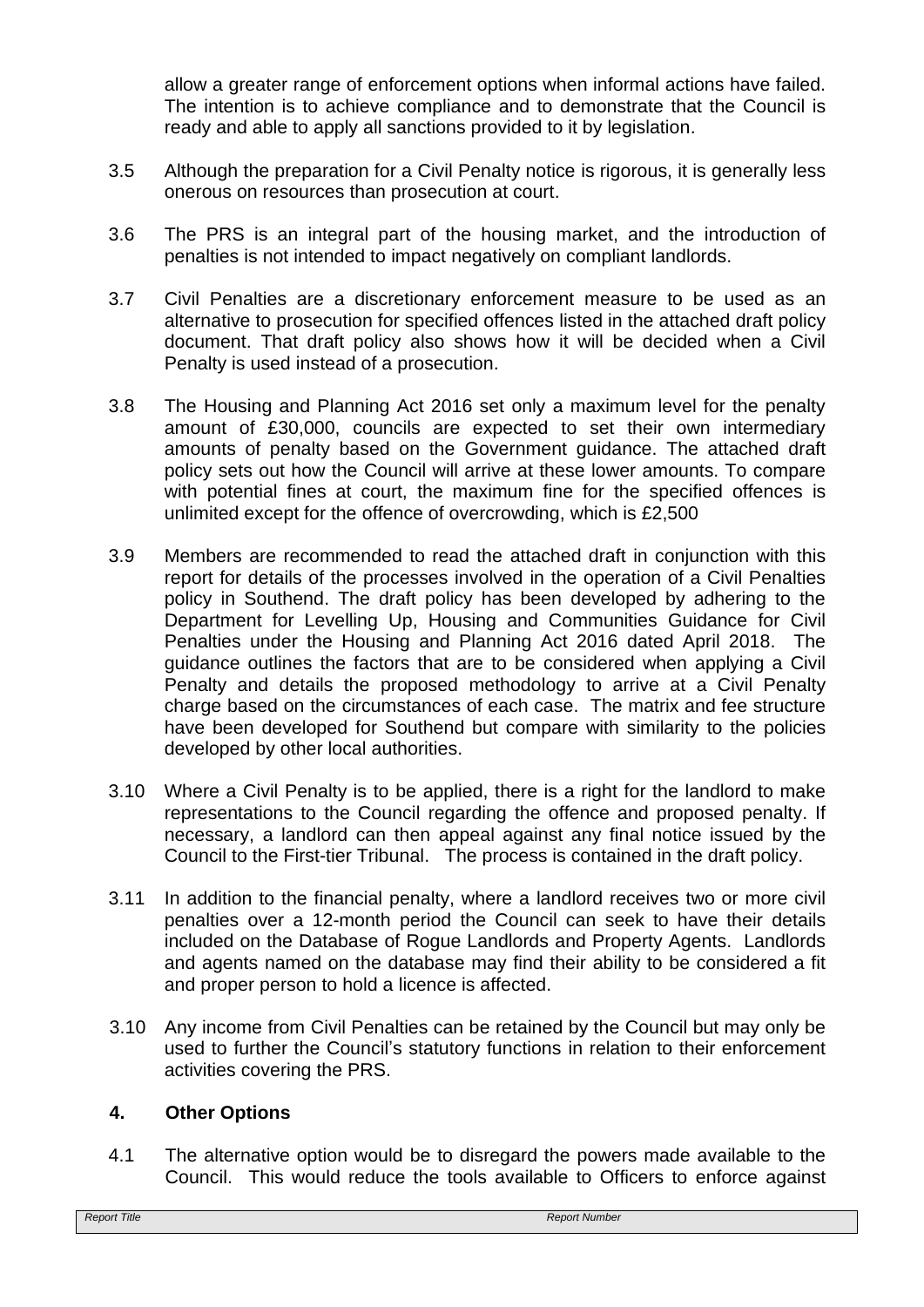rogue landlords who knowingly rent out unsafe and substandard accommodation and may harm the reputation of the Council in regulation of the PRS.

## **5. Reasons for Recommendations**

The adoption of a Civil Penalties policy provides transparent and consistent approach to the regulation of the private sector housing market. It enables the Council to apply a 'light-touch' for compliant landlords, creates a level playing field by tackling non-compliant landlords. The level of the Civil Penalty is set to seek to punish those that flout the law, to change their behaviours and eliminate financial gain or benefit from non-compliance.

## **6. Corporate Implications**

- 6.1 Contribution to the Southend 2050 Road Map Contributes to Council's Safe and Well outcome to provide a good quality, sustainable home that meets the needs of residents by increasing the enforcement tools available to the team regulating the privately rented sector.
- 6.2 Financial Implications

Operating costs will be covered within existing resources and by any penalty that would be charged. Any debt recovery for non-payment of the Civil Penalty charge within the specified timescales will be undertaken in line with the Council's Debt Recovery Policy.

6.3 Legal Implications

As indicated above, the statutory guidance forms the basis of the application of the provisions contained in the Housing and Planning Act 2016 and provides additional powers to officers within the Regulatory Services team.

- 6.4 People Implications The licensing and enforcement activities will be undertaken within the resources that were identified.
- 6.5 Property Implications

There are no property implications.

6.6 Consultation

A consultation on the proposed descriptions to determine the levels of Civil Penalty was open for participation for a period of 6 weeks from 3 December 2021 until 14 January 2022 and included interested parties. The results of this consultation are included as *Appendix 2*. Matters raised by consultees are already incorporated in the determination of the Civil Penalties.

6.7 Equalities and Diversity Implications